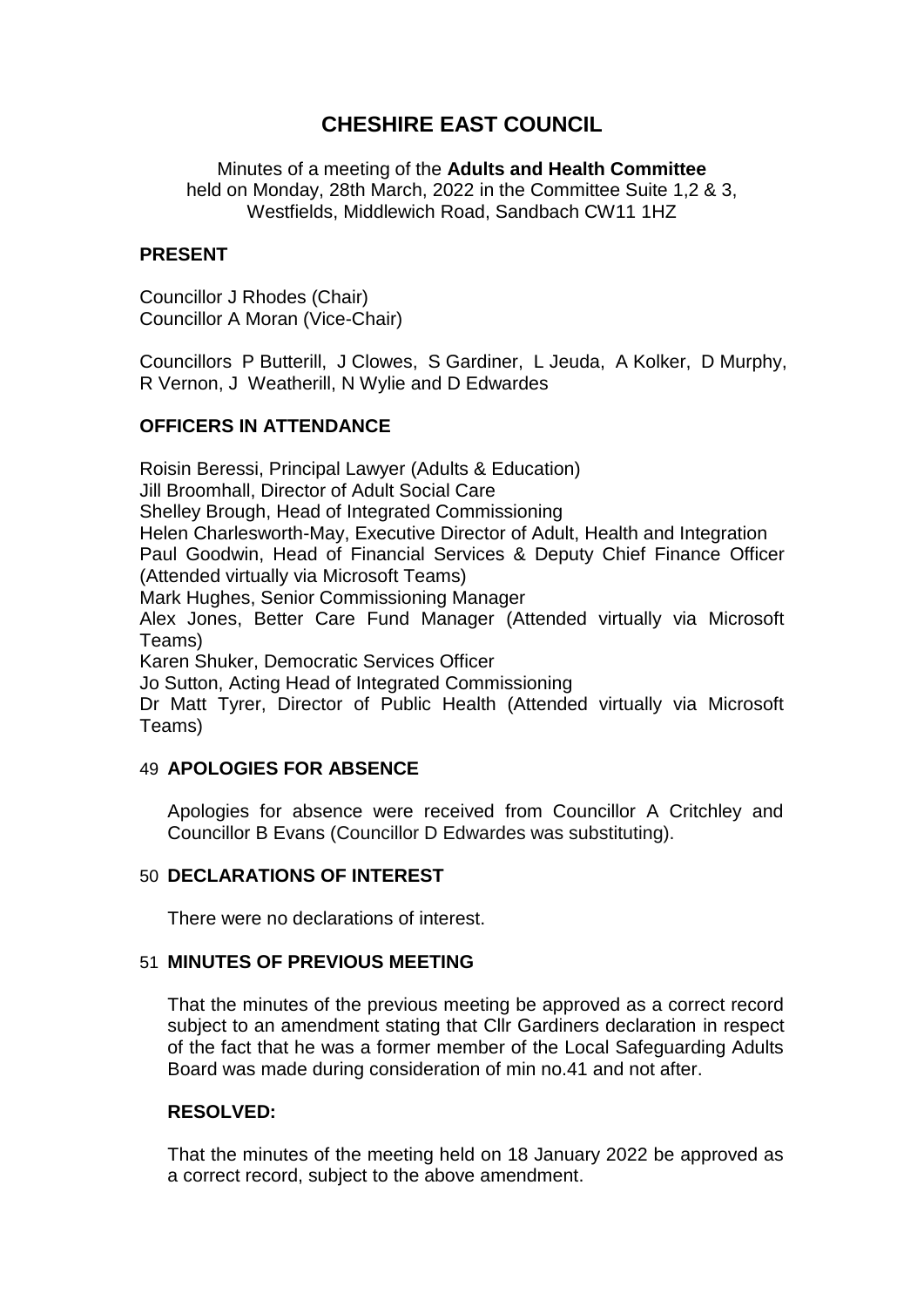## 52 **PUBLIC SPEAKING/OPEN SESSION**

Chris Clarke spoke in connection with Item 12 – Care at Home Recommission (domiciliary care).

He raised concerns regarding the 6% increase of domiciliary care wages offered by the council which equated to £18.60 per hour. He considered this to be well below the true cost of care and well below fuel increases, inflation, living wage increases and national insurance increase. Further concerns were raised that the Council was potentially breaching the legality of the contract and of the tender process given that an FOI request showed approximately 70 packages of care with providers were being paid upwards of £25 per hour.

Mr Clarke asked the following two questions

- 1) Why had the Executive Director of Adult Health Care and Integration told providers that the committee members that they had spoken to had agreed that there was no more money than 6% uplift available to offer to care providers which would make a maximum tender of £19.07 per hour, yet the Home Care Association stated that the minimum cost of care was £21.43 so why had this not been brought to committee for a full discussion?
- 2) As a provider a contract had already been agreed and signed with Cheshire East Council which extended the current contract to November 2023. At agenda item 12 of today's meeting, how was it that officers were recommending a new proposed tender process that would mobilise providers by 1 May 2023, some six months before the end of the contract with client providers yet an email from Cheshire East Council dated Friday 23 March 2023 categorically stated that the contract would not start in May 2023.

The Chair clarified that the Adults & Health Committee worked at a strategic level, not an operational level. This was due to the fact that there was a tight legal contract system in place which did not allow the input of members. Any decisions taken at an operational level would be made by officers.

The Executive Director for Adults, Health an Integration agreed to provide a full written response but addressed the following points in the meeting:

A letter had been sent to all providers earlier in the calendar year in respect of the budget available to the department, which informed providers that an offer of 6% inflationary increase for 2022-2023 would be offered to all domiciliary care providers. That was the total sum available for inflationary increases in 2022-2023. Domiciliary providers had been informed that Councillors did not set inflationary increase, they sign off the totality of the budget.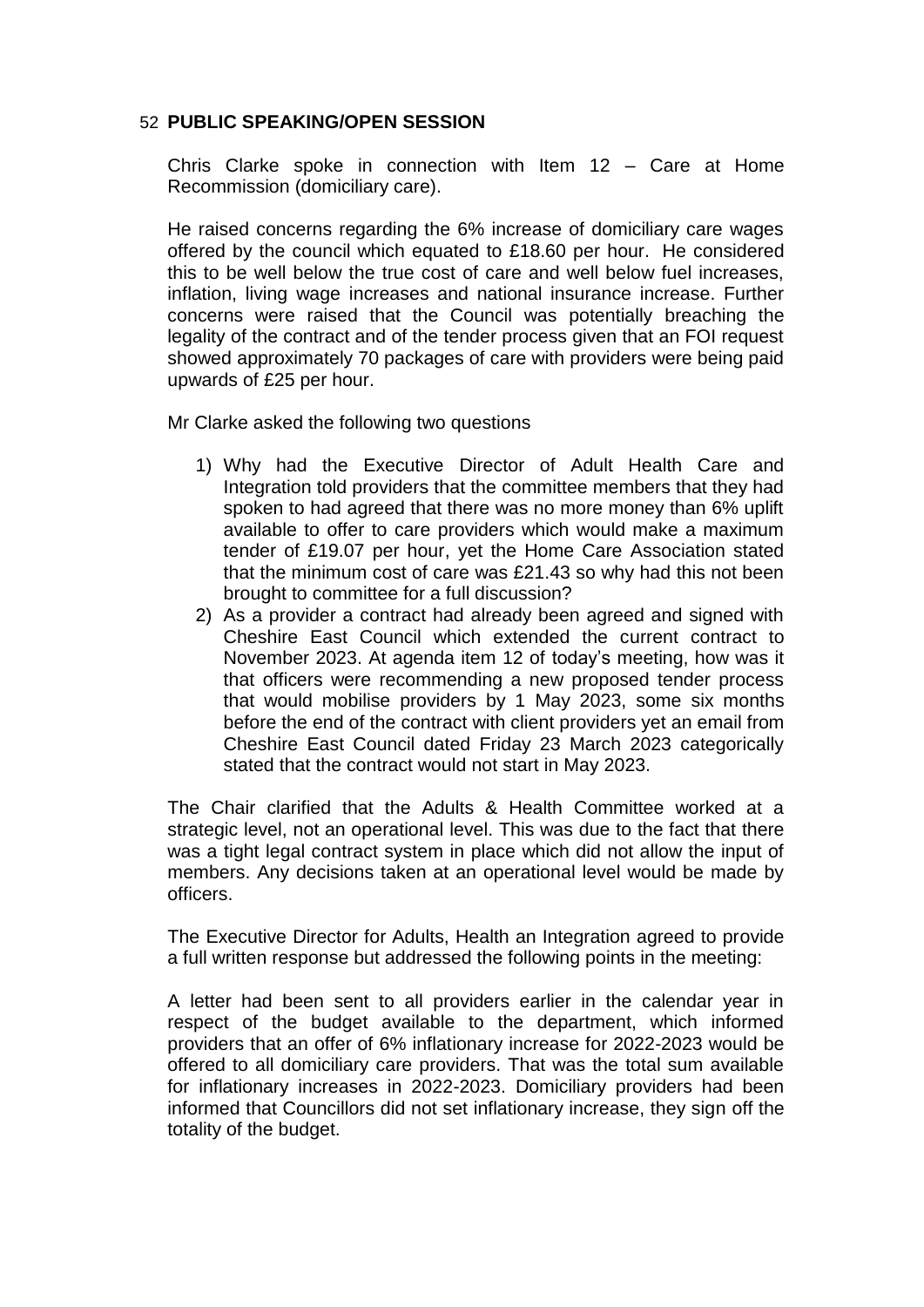In respect of the new contract for 2023-2024 the report set out a proposal for Councillors. It was acknowledged that some providers had different end dates on their contract and those would be dealt with slightly different through the process, but the overarching framework would take up to 18 months to be put in place.

## 53 **BRIEFING ON PROPOSED LEARNING DISABILITIES CONFERENCE**

The committee received a briefing on the proposed Cheshire East Learning Disabilities Conference scheduled for June 2022.

The aim of the conference would be to reflect on how people with learning disabilities lived in the past, moving forward to the present day and what support for the future would look like. The conference would be accessible to all and would include representatives from the Learning Disability community, staff from across health and social care and providers of services.

# **RESOLVED:-**

That the briefing be noted.

# 54 **DAY OPPORTUNITIES FLEXIBLE PURCHASING SYSTEM**

The committee received a report which sought approval to establish a bespoke flexible purchasing system for the future procurement of day opportunities provision for adults in Cheshire East.

The current model for day care services was predominantly building based and it was recognised that one size would not fit all. The flexible purchasing system would operate as a common, shared marketplace for all external day opportunities placements and would seek to develop a high quality and diverse range of provision in the borough. The range of provisions would be divided in to three areas, building based, community based and employment skills and training. The system would be coproduced to ensure that the services provided would meet the needs of residents in Cheshire East.

The committee heard about the benefits of the system which included

- Effectiveness of market shaping and management;
- Consistency of core specification and clarity of position in respect of expectations regarding outcomes;
- More choice for individuals;
- Transparency and challenge, where appropriate, surrounding value for money;
- A more streamlined process for placement finding and contract management.

Comments and questions were received from members in relation to the following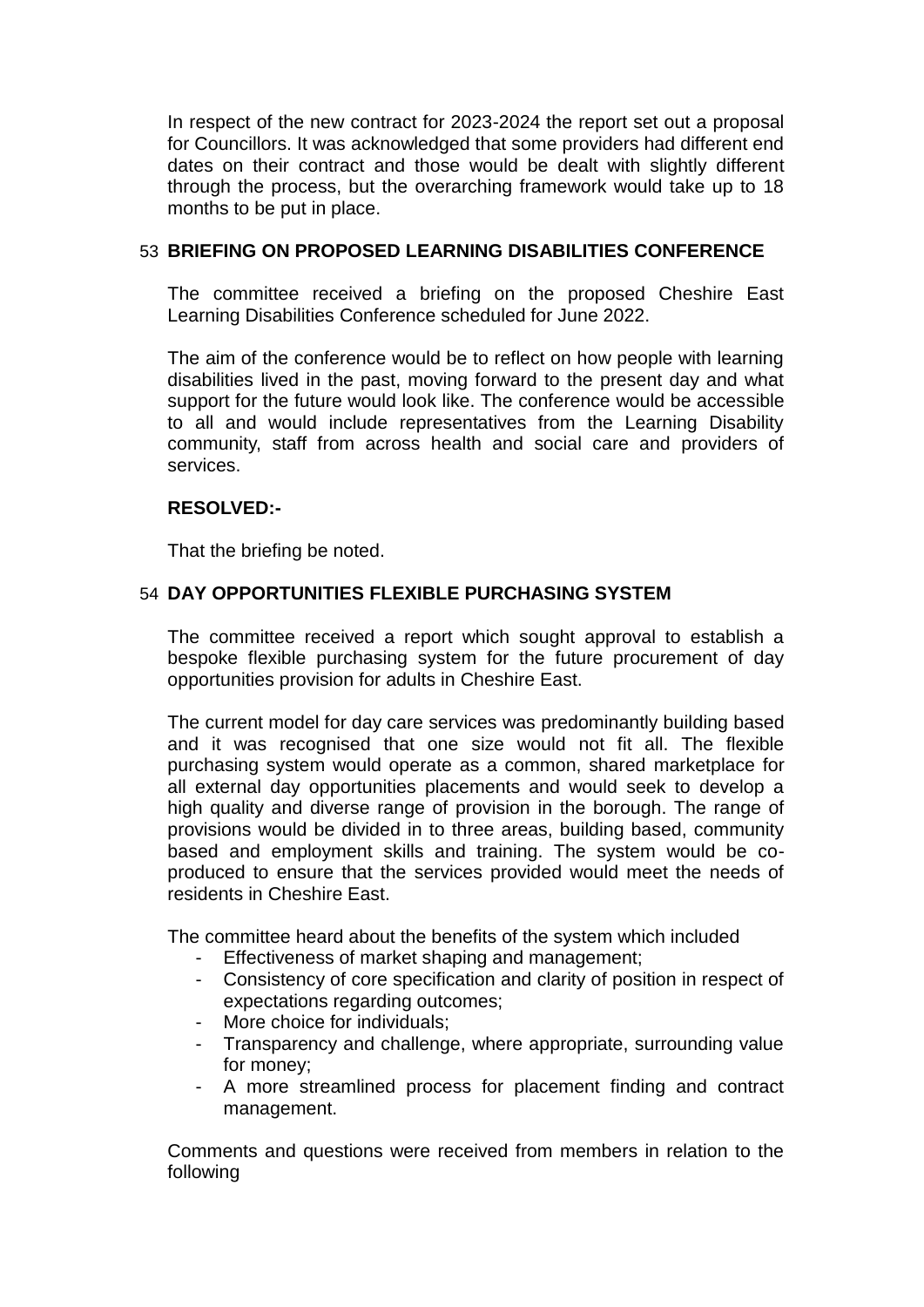- The flexibility of the tripartite system was welcomed;
- A proper link up with an improved day care provision but not at the expense of those carers who require a break would be welcomed;
- Members would like to see how this would link with Children's services and the transition stage in to adulthood;
- Sought assurance that those within rural areas would have the same access as those within urban areas;
- Understood that there was a need to close some services and the reasons for the delay in reopening of these during the pandemic, but that it needed to be recognised that should something similar occur in the future certain groups of people may require a different type of intervention.
- How would individuals who require specific services be dealt with by those larger providers who may not be as flexible as those smaller providers.

Members raised concerns in respect of whether the timeline was appropriate, the reality of how changing the current system would work and sought assurance in respect of terms and conditions if several providers were in competition with each other.

It was proposed and seconded that the recommendations in the report be approved, subject to

- the amendments made to the wording in recommendation 3.3 of the report as highlighted below;
- In respect of those concerns listed above a further recommendation be included that a report to be brought back to the Adults and Health Committee detailing the progress of the Flexible Purchasing System.

# **RESOLVED (unanimously)** that:

- (1) Approve the development of a Flexible Purchasing System for Day Opportunities in Cheshire East.
- (2) Agree to delegate authority to **invite** providers for admission onto the Flexible Purchasing System Agreement to the Executive Director – Adults, Health, and Integration.
- (3) Agree that a report will be presented to the committee at a date to be agreed detailing the progress of the Flexible Purchasing System following the admission of providers to the framework.

*The committee adjourned for a short break.*

## 55 **ALL AGE CARERS STRATEGY AND RECOMMISSION**

The committee considered a report detailing the service model for the All-Age Carers Hub for 2022 in preparation for the retendering activity in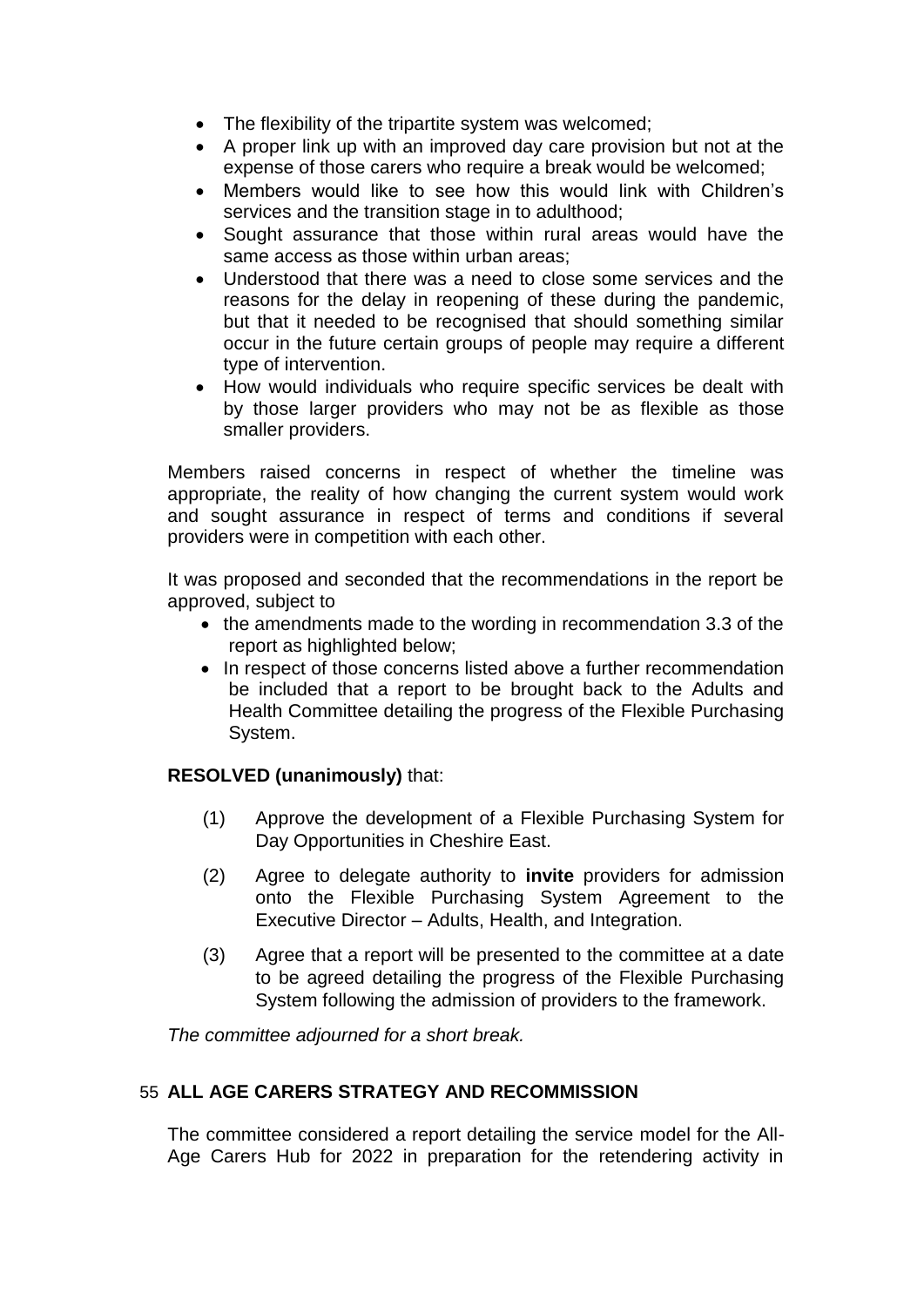spring 2022 and sought approval to publish the All-Age Carers Strategy 2021-2025.

The draft strategy had been co-produced, and a formal consultation and engagement process had taken place with carers and stakeholders. The strategy included an implementation plan and would inform the recommission of the Carers Hub.

Members provided comments and feedback in respect of the following

- Concerns within the Ice report around feedback from service users in respect of them feeling isolated, unsupported, failure by some educational settings to recognise that this was something they should be dealing with;
- Due to the uncertainty around the Better Care Fund, could an update be provided;
- How to ensure young adults are living the life of young adults as well as that of young carers.
- How much the data in respect of carers caring for 50 hours or more per week have changed in the last decade.
- A request for feedback on how the strategy was working

In response to questions from members, the Executive Director for Adults, Health, and Integration confirmed that the messages within the Ice report had been taken on board at the Children and Families Committee. A piece of work had begun to look at how schools could be better engaged to support young carers.

The Better Care Fund is an annual, non-recurrent funding stream; however, the Council had received no indication that this would cease. For contracting and budgetary purposes, the money would be treated as a recurrent sum of money. Should the funding cease there would be a requirement to make significant savings.

It was agreed that a written response would be circulated to members in relation to the question raised on data in respect of carers caring for 50 hours or more per week, to include more recent figures.

It was agreed that an item would be added to the work programme for a future meeting on monitoring how the objectives of the strategy were being met.

## **RESOLVED (unanimously)** That:

- (1) The details of the consultation and engagement completed for the All-Age Carers Strategy and All-Age Carers Hub be noted.
- (2) The publication of the All-Age Carers Strategy for 2021-2025 be approved.
- (3) The service model for the All-Age Carers Hub prior to recommissioning activity be noted.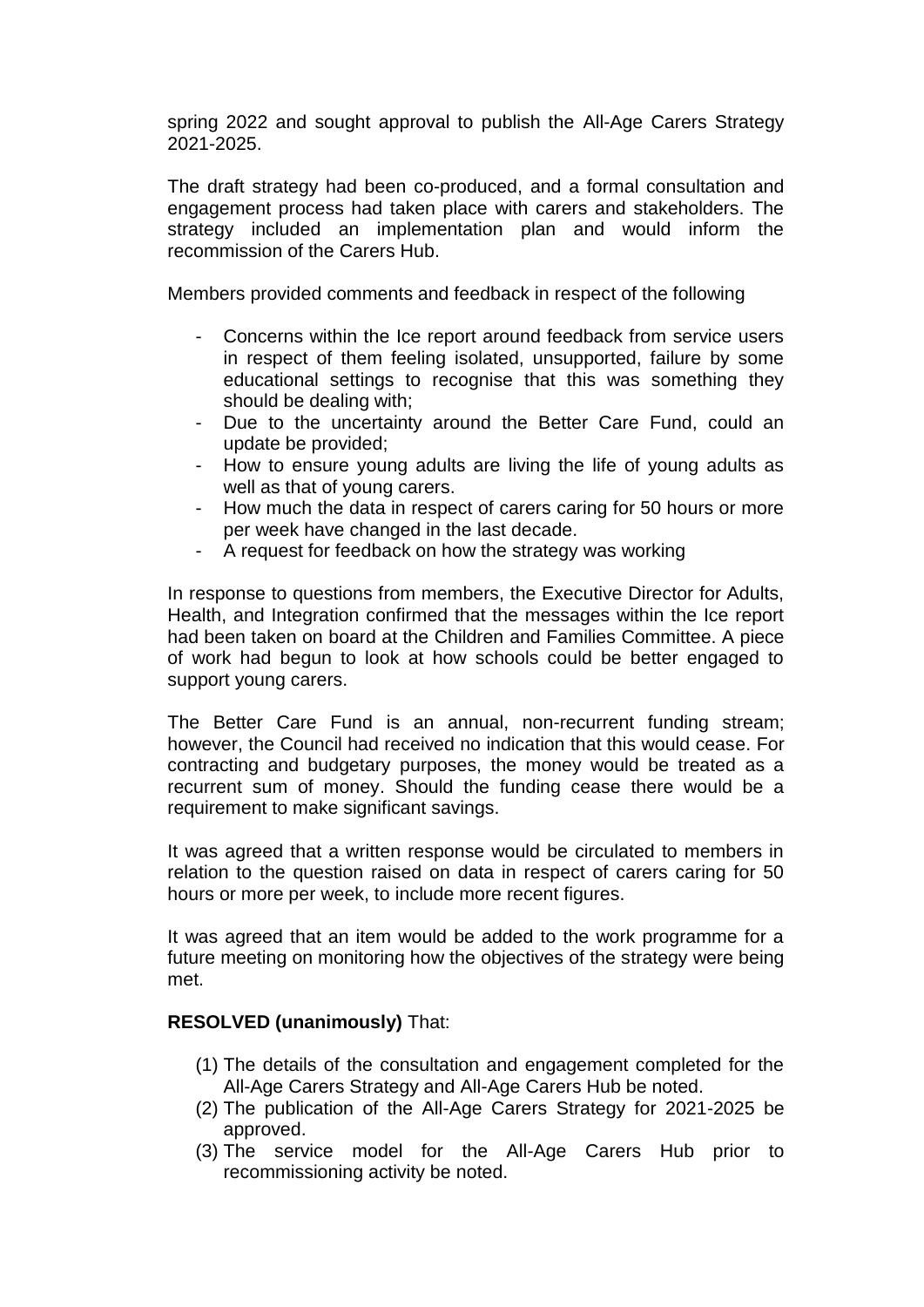# 56 **CHESHIRE EAST LIVE WELL FOR LONGER PLAN 2022 – 2025**

The committee considered a report which detailed the strategic integration structures underpinning the Cheshire East Live Well for Longer (LWfL) Plan 2022 – 2025 and the approach undertaken to constructing the document.

The LWfL Plan had been coproduced with adults of all ages and provided a list of commitments that were designed to underpin commissioning across the health and social care system to ensure that services are designed and delivered in accordance with residents' needs. The committee heard that exploration of the plan's principles across the wider council would be undertaken as part of the consultation process as insight gained during coproduction of the LWfL Plan could be applied to all departments at Cheshire East Council.

Members provided comments and feedback in relation to the following:

- The report was welcomed although the text in the report was unclear in sections so an easy speak presentation version was suggested;
- Some of the pictorials were too busy and cluttered.

It was agreed that an easy read version of the LWfL Plan would be circulated.

## **RESOLVED**: **(unanimously)** That :-

- (1) The insight-based approach to engagement and coproduction activity that had led to the creation of the draft Living Well for Longer Plan be noted;
- (2) The draft Living Well for Longer Plan as outlined in Appendix 1 for the basis of consultation be approved;
- (3) That the final version of the Living Well for Longer Plan be noted, and that it be presented for approval to the Adults and Health Committee following consultation.

## 57 **Q3 ADULT SOCIAL CARE PERFORMANCE SCORECARD 2021-22**

Consideration was given to a report that outlined the performance data and measures related to services that fell within the responsibility of the Adults and Health Committee, from Quarter 3 of 2021/22.

The main challenges highlighted included delivery of the care at home provision, those waiting for packages of care who were in short stay beds which had a knock on effect which included an increase in nursing homes and residential admissions, reduction in direct payments, personal assistants moving in to care roles, a reduction in the number of people who do not require long term support following a period of reablement and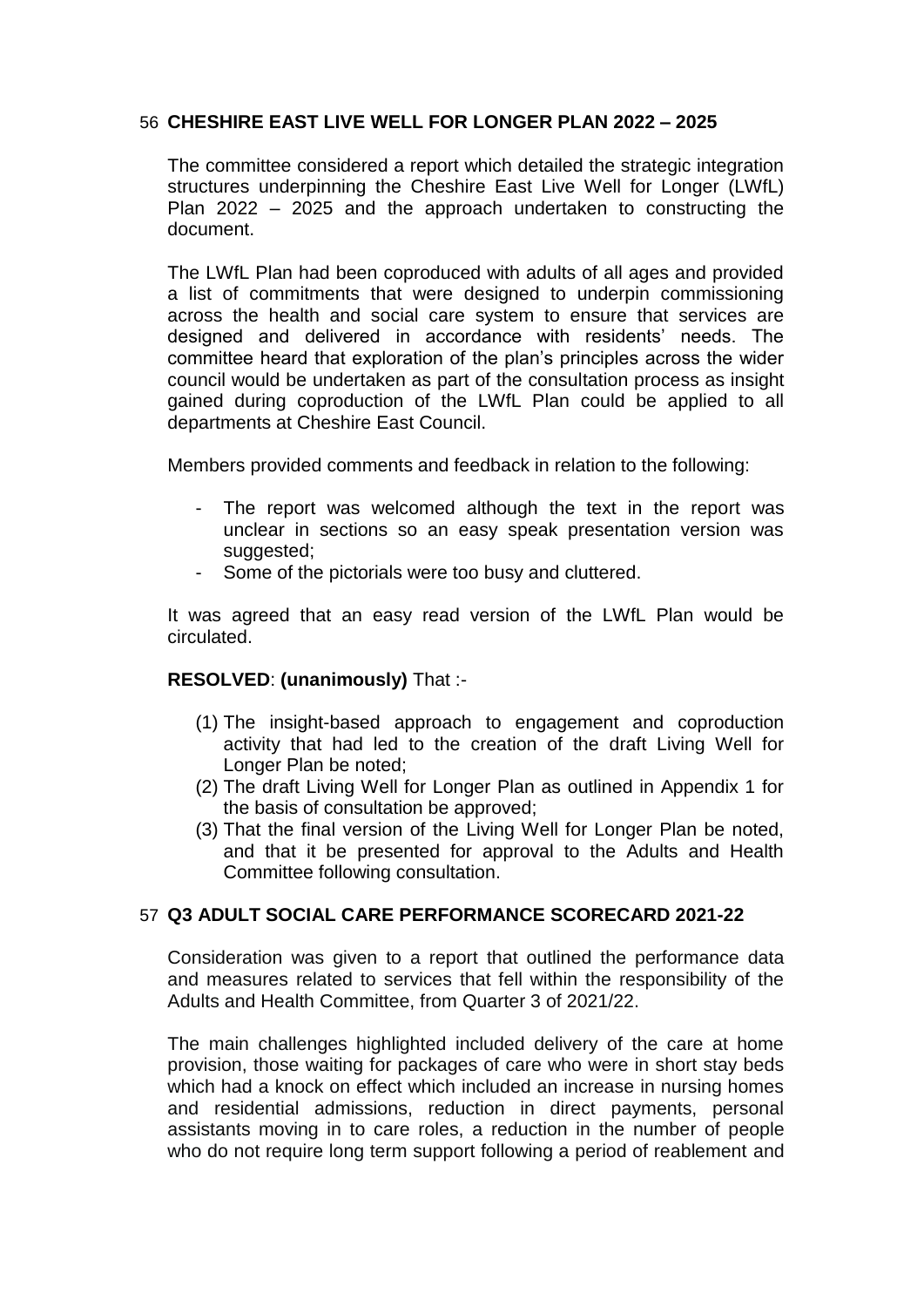an increase in number of new Deprivation of Liberty Safeguards (DOLS) requests being received.

There had also been a slight increase in mental health act assessments received since coming out of the pandemic.

Members asked questions and provided comments in relation to

- The plan to deal with the pressure around Deprivation of Liberty Safeguards (DOLS), and people waiting for care;
- Of those people waiting for care, how many of those cases may lead to safeguarding issues.

It was agreed that a written response would be circulated to members in respect of the figures of people waiting for care and how many of those cases may lead to safeguarding issues.

## **RESOLVED:-**

That the report be noted.

*The committee adjourned for a short break.*

## 58 **ADULT SOCIAL CARE SHORT TERM FUNDING STREAMS**

The committee received a report summarising the various funding streams which had been provided to support care homes, domiciliary care providers and complex care providers throughout the COVID-19 pandemic.

The funding streams supported the council's statutory duty under the Care Act to ensure that there was an effective and sustainable care market in the local area.

The main purpose of the funding received was to reduce the rate of COVID-19 transmissions within and between care settings, help support providers with COVID-19 testing, encourage take up of the COVID-19 vaccination, and support local authorities to recruit and retain staff.

Funding received had been accompanied with tight timescales for distribution along with strict criteria. Members commented that there must be realistic timescales considered by government in respect of the spending of the funding received.

#### **RESOLVED** That:-

The report be noted.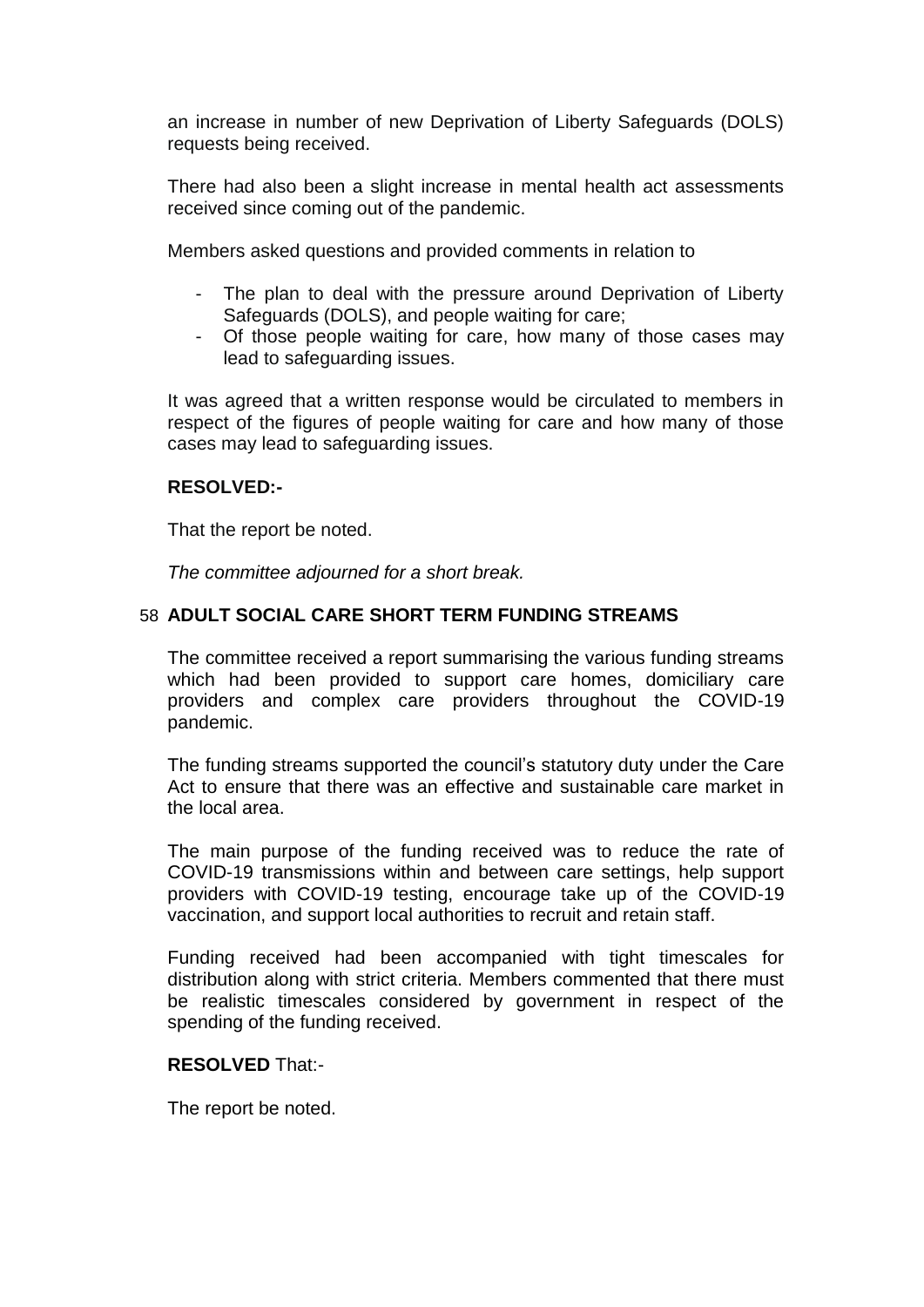## 59 **BETTER CARE FUND SECTION 75 AGREEMENT**

The committee considered a report which sought approval, following the expiry of the current arrangement on 31 March 2022, to enter into a new Section 75 Agreement for one year, between Cheshire East Council and NHS Clinical Commissioning Group from 1 April 2022, with the possibility of a further extension of another year from 1 April 2023. Approval to enter into a new agreement would secure continued collaborative delivery of services under the Better Care Fund (BCF) umbrella and access to the available funding.

Any changes on intentions or development for future work would come back to committee for approval.

Members suggested that more detail around the explanation of the schemes which form part of the Better Care Fund would be useful for future reports.

**RESOLVED (unanimously)** That the Adults and Health Committee :-

- (1) Authorise the council to enter into a new Section 75 Agreement with NHS Cheshire CCG for a period of one year from 1 April 2022, for the council's minimum required budget, together with the option to extend that agreement for a further period of one year (subject to there being a national requirement to operate the Better Care Fund as a Section 75 pooled budget agreement until 2023/24).
- (2) Delegates authority to the Executive Director of Adults, Health, and Integration (in consultation with the Director of Governance and Compliance) to agree the terms of the Section 75 Agreement.
- (3) Delegates authority to the Executive Director of Adults, Health, and Integration (in consultation with the Director of Governance and Compliance) to extend the Agreement for 2023/24.
- (4) Authorise the Director of Finance and Customer Services to continue with pooled budget arrangements for 2022/23 for the council's revised minimum requirement.
- (5) Approve the services identified in the appendix would be considered and reviewed with the potential that they were included in the Better Care Fund Section 75 Agreement. Recommendations for the development of those additional schemes and associated formal pooling arrangements would come to the Adults and Health Committee for approval.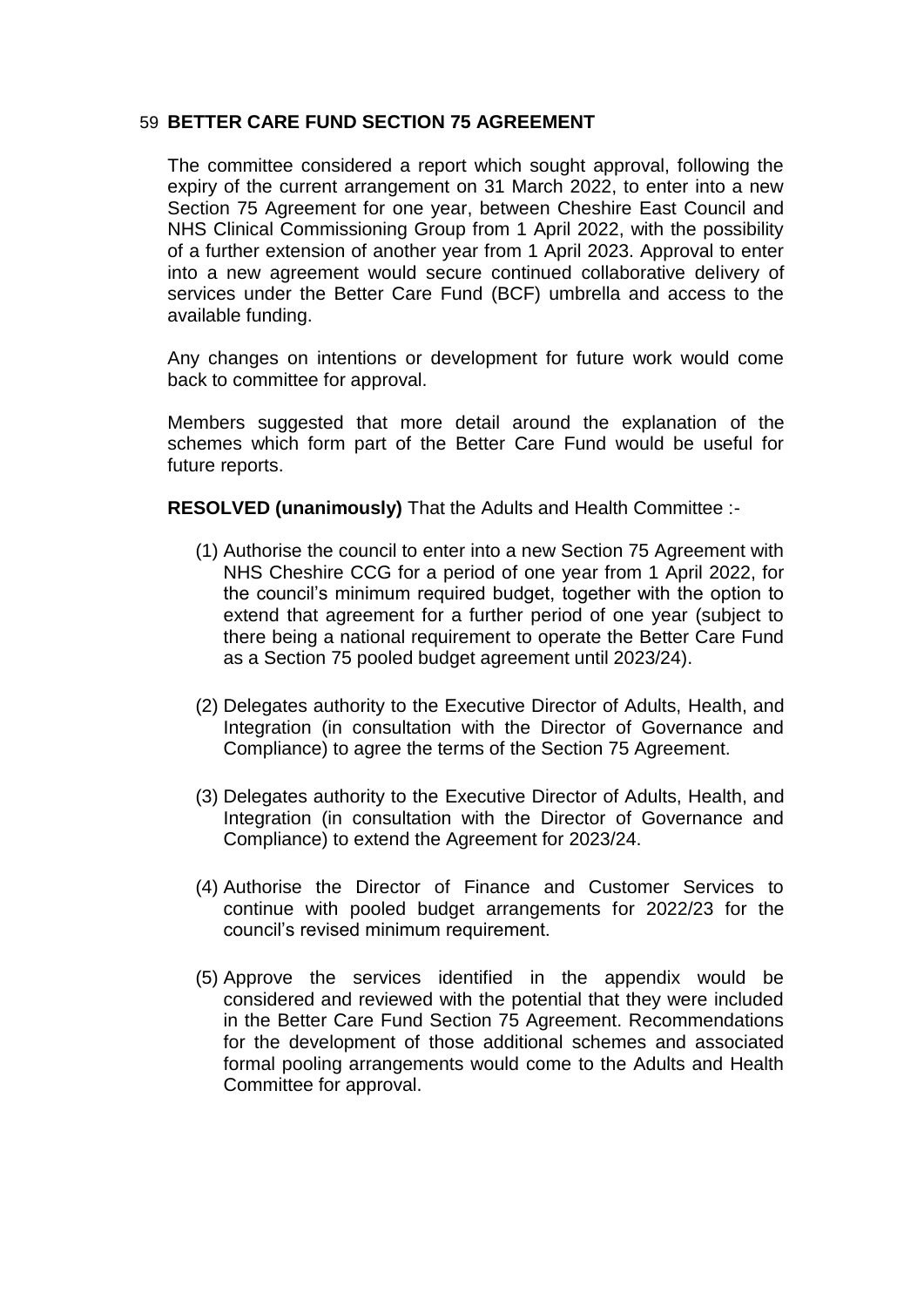# 60 **CARE AT HOME RECOMMISSION (DOMICILIARY CARE)**

The Committee considered a report which sought approval to recommission the Care at Home Prime and Framework services within Cheshire East. It was proposed that the service would be recommissioned in conjunction with health colleagues from the Cheshire East local place.

To provide greater stability to the care market and maximise continuity of care for service users it was proposed that as part of the recommissioning of the service that the contract period be increased from a five-year maximum period to a maximum period of up to ten years. The proposed longer contract length would provide greater stability to the care market and greater continuity of care to service users, although feedback from committee members on alternative contract length was welcomed.

Engagement with providers and stakeholders would help to inform the new commission along with a review of care fees which would be undertaken by independent consultants.

Recent discussions had taken place in respect of the procurement approach and the possibility of using the new flexible purchasing system to allow new care providers to contract with the council as and when they set up. This would be subject to engagement with stakeholders.

Members raised questions and comments in relation to

- Sought assurance that the synergies of all those contracts discussed would be considered;
- Would like to gain a better understanding of terms and conditions in relation to the alignment with the CCG;
- Want to ensure providers deliver the Foundation Living Wage to their employees as oppose to tending to oncosts first;
- Geographical Lots ensure all areas would be well served by the contract;
- Had consideration been given to use Cheshire East care workers rather than agency workers.

Members raised concerns in respect of the length of the proposed contract and the need to ensure accountability of the provider throughout the entirety of the contract.

It was proposed and seconded that the recommendations in the report be approved, subject to

- the amendments made to the wording in recommendation 3.5 of the report as highlighted below;
- In respect of those concerns listed in relation to the length of the contract a proposal was put forwarded and seconded to amend the length of the contract to five years, with a possible two-year extension.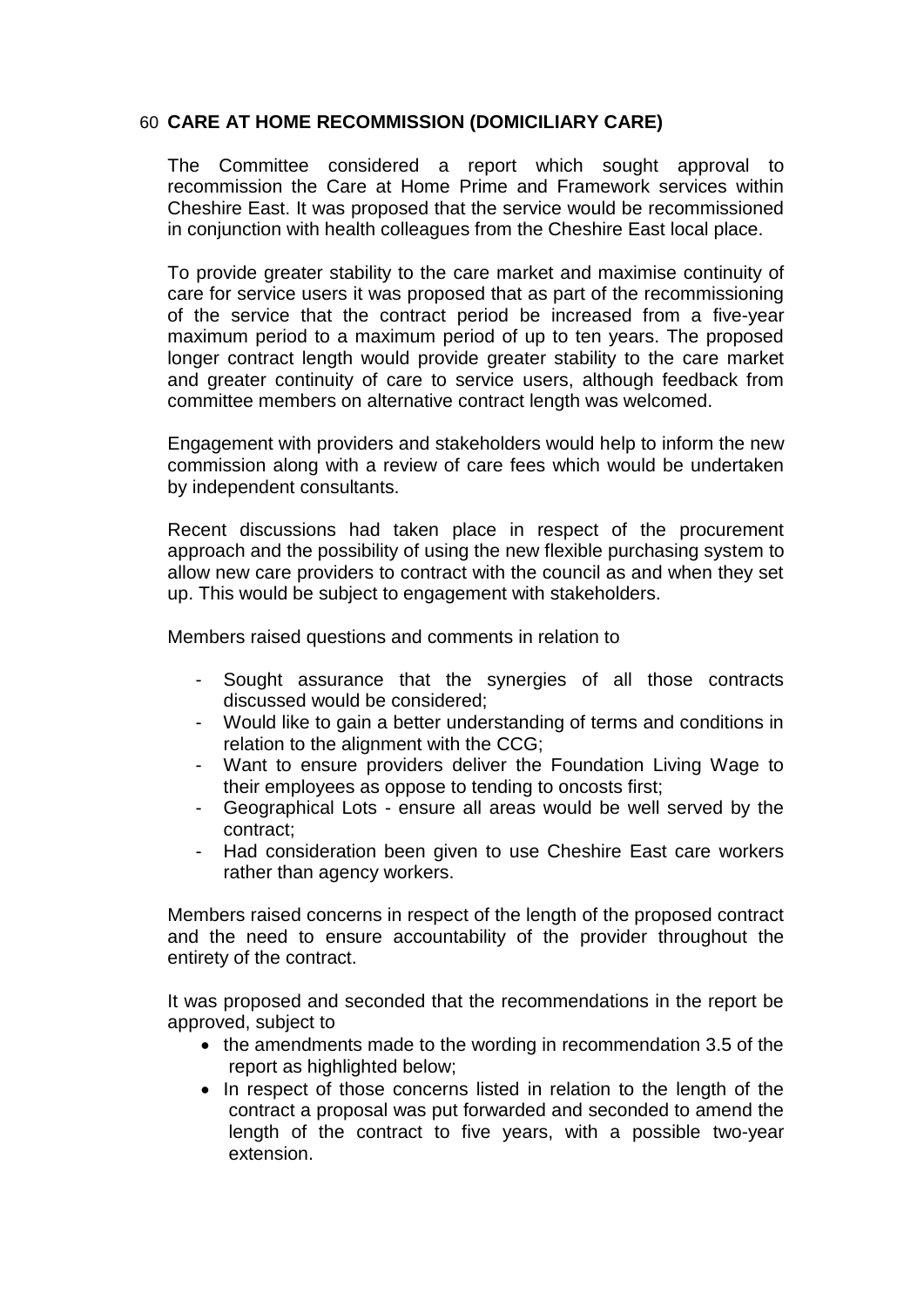#### **RESOLVED** That the Adults and Health Committee:-

- (1) Approves Cheshire East undertaking the recommissioning of care at home services for adults which are potentially procured in partnership with Cheshire Clinical Commissioning Group (or its successor), with Cheshire East Council as the lead commissioner.
- (2) Approves a contract period of five years with a possible two-year extension.
- (3) Notes that commissioners intend to engage providers and stakeholders on the proposed new model and that independent consultants have been appointed to undertake a review of care fees which will help to inform the new commission.
- (4) Delegates authority to the Executive Director of Adults, Health, and Integration to enter into a joint agreement with Cheshire Clinical Commissioning Group in consultation with the Chair of the Adults and Health Committee should a joint commission with the CCG be progressed, **following a report to the committee.**
- (5) Delegates authority to the Executive Director of Adults, Health, and Integration in consultation with the Director of Governance and Compliance and the Chair of the Adults and Health Committee to enter into contracts with the successful suppliers following the prescribed procurement process.

## 61 **UPDATE ON STAFFING/RECRUITMENT IN ADULT SOCIAL CARE**

The committee received an oral update on the challenges faced in respect of staffing and recruitment in adult social care, which included the following actions to address current in-house vacancies

- Simplifying the recruitment process;
- Using social media to advertise;
- Asking those who had left the authority if they would be interested in reapplying;
- Having discussions with local colleges and increasing the number of apprenticeships offered;
- Exploring retention packages for staff.

In respect of the instability with external agencies, actions included

- working with agencies to produce a promotional video which would highlight the work involved in social care;
- offer of enhancements for staff and providers
- regular advertisements

A more detailed report would be brought to committee at a future date